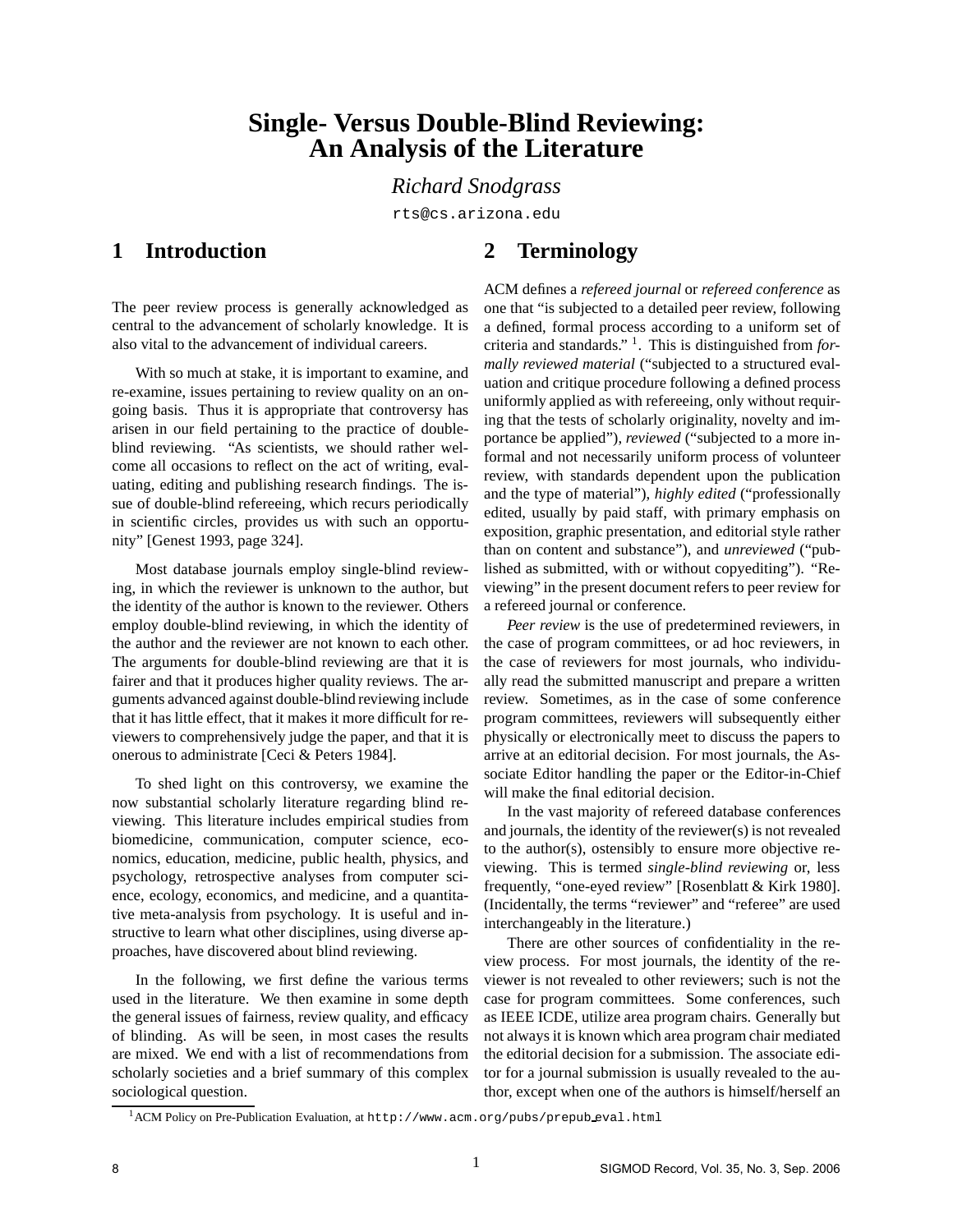associate editor (cf. the *TODS* policy [Snodgrass 2003]). Of course, the Editor-in-Chief and the Program Chair are known to everyone. The important point here is that the term "single-blind reviewing" applies only to hiding the identity of the reviewer from the author.

In an effort to achieve more objective reviewing, a venue can also request that the identity of the author be removed from the submitted manuscript, a process termed *blinding the manuscript*. When the identity of the authors and their institutions is kept from the reviewers, this is termed double-blind reviewing. Note that the Editorin-Chief and Program Chair, and generally the Associate Editor, are made aware of this information via a separate cover sheet not shared with the reviewers.

The psychological sciences utilize a different terminology that conveys a subtle philosophical shift. When the identities of the authors and reviewers are not revealed to each other, it is termed in these sciences a *masked* reviewing process. Note the symmetry of this terminology. The American Psychological Association *Guide to Preparing Manuscripts for Journal Publication* [Calfee & Valencia 2006] states, "Peer review is the backbone of the review process. Most APA journals, like the majority of other professional publications, practice anonymous, or masked, reviews. Authors and reviewers are unaware of each other's identities in most instances, an arrangement designed to make the process more impartial." The implication is that revealing either the reviewer's identity or the author's identity breaks the mask. Presumably single-blind reviewing would then be termed "non-masked," but the APA doesn't use the term. (The term "unmasking" denotes revealing the identity of a reviewer to a co-reviewer [van Rooyen 1999]; we don't consider that practice here.)

The present paper will use the terms single-blind and double-blind reviewing, as well as their respective threeletter acronyms, *SBR* and *DBR*.

Venues differ in who does the blinding/masking of a submission. We will use the term "author masking" when the author removes identification from the paper before submitting it and "editorial masking" when such identification (generally, author name and affiliation) is removed in the editorial process before sending the manuscript to the reviewers. Procedures differ in how aggressive is the required author masking and the actual editorial masking. Self-citations and other first-person references in the body of papers are generally retained in editorial masking. While author masking can be more thorough, because authors would know what kind of information is revealing, authors through various devious means can circumvent both kinds of masking.

# **3 Literature Reviews**

Because of the centrality of peer review to the propagation of scientific knowledge, one would expect that peer review has been thoroughly studied, with its benefits and potential pitfalls exhaustively documented. Such is not the case. Prior to 1975 research on peer review was relatively scarce, with discussions based more on personal observations rather than systematic data gathering. Campanario has written the most comprehensive (61 page!) summary of the research that has been done on peer review, generally over the two decades of 1975–1995. Part 1 of this summary covered the participants in the system: the credentials of referees, editorial board members, and editors; how editors and editorial board members are appointed; how referees are chosen; reviewer incentives and tasks; and systemic problems of reliability, accuracy, and bias: reliability of review; accuracy of review; is the system biased towards positive results; and is the system biased against replication [Campanario 1998a]. Part 2 covered current research findings about fraud, favoritism, and self-interest in peer review [Campanario 1998b]; this part included a three-page section on DBR.

The Institute of Mathematical Statistics (IMS) formed the Ad Hoc Committee on Double-Blind Refereeing in February 1991, at least partly in response to a report of the New Researchers Committee [Altman et al. 1991]. This committee issued a report that contained a three-page literature review [Cox et al. 1993].

Other reviews include one of the voluminous literature (over 600 items) on the more general topic of journal reviewing, including several paragraphs related to DBR [Dalton 1995], another on 68 papers on empirical evidence concerning journal peer review [Armstrong 1997], including one page on DBR, and a summary of the evidence for the effectiveness of peer review in general, including about a page and a half on DBR [Fletcher & Fletcher 1997]. Finally, two international congresses on editorial peer review have been held, with papers revised and re-reviewed and appearing in the *Journal of the American Medical Association (JAMA)* [Rennie 1990, Rennie & Flanagin 1994]. Relevant papers from these congresses are discussed in the following sections.

These literature reviews emphasize three primary aspects relevant to blind reviewing, fairness to authors (to unknown authors or to authors affiliated with unknown institutions, to less-published or to proficient authors, to both genders), review quality, and blinding efficacy. The following sections will address each aspect in turn.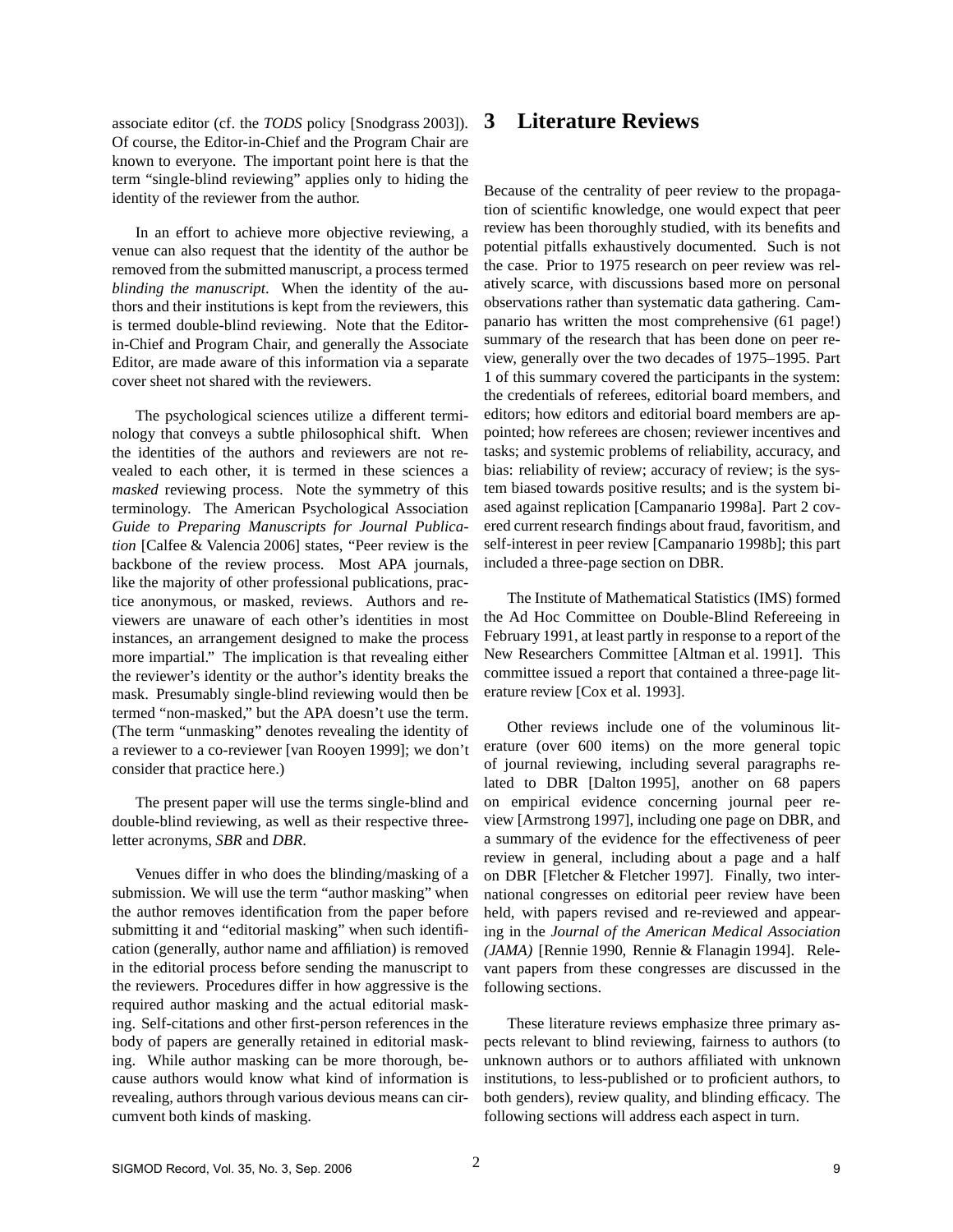### **4 Fairness**

The fundamental argument for double-blind reviewing is that it is fairer to authors (and thus, indirectly, to readers). The argument proceeds as follows: The judgment of whether a paper should be accepted for publication should be made on the basis of the paper alone: is what the submission states correct, insightful, and an advancement of the state-of-the-art? The editorial judgment should not be made on extenuating circumstances such as who wrote the paper or the professional affiliations of the authors. By blinding the submission, the reviewers cannot take these peripheral aspects, which are not relevant, into account in their review.

The analysis of fairness in the extant literature concerns (a) fairness to unknown authors or institutions, (b) fairness to prolific or to less-published authors, and (c) gender equity. There is also the related issue of the perception of fairness. The following sections will elaborate on each of these concerns.

### **4.1 Fairness to Unknown Authors or Institutions**

Some evidence from retrospective and experimental studies suggest that when the authors' names and affiliations are known, reviewers may be biased against papers from unknown authors or institutions, termed "status bias" [Cox et al. 1993]. An anecdote illustrates this possibility. The psychologist Robert Rosenthal wrote of his experience in the prestigious journal *Behavioral and Brain Sciences* with "the 15 to 20 articles I had written while at UND [University of North Dakota] that I was not able to publish in mainstream psychological journals. After I had been at Harvard a few years, most of those same articles *were* published in mainstream journals. My anecdote does not demonstrate that journal articles were biased against papers from UND and biased toward papers from Harvard. There are plausible rival hypotheses that cannot be ruled out. My belief, however, is that location status bias may well have played some role in the change in publishability of my stack of papers" [Rosenthal 1982, page 235].

We now examine the studies that attempt to detect status bias, in chronological order.

A retrospective study of manuscripts that had been submitted to *The Physical Review* between 1948 and 1956 found that "some 91 per cent. of the papers by physicists in the foremost departments were accepted as against 72 per cent. from other universities" [Zuckerman & Merton 1971, page 85]. Two possible explanations were offered: status bias and "differences in the scientific quality of the manuscripts coming from different sources" [ibid].

An early experiment found that "the effect of institutional prestige failed to attain significance in any one of the measures" [Mahoney et al. 1978, page 70]. "Experimental manuscripts were sent to 68 volunteer reviewers from two behavioristic journals. ... Institutional affiliation was also manipulated on the experimental manuscripts, with half allegedly emanating from a prestigious university or a relatively unknown college" [ibid].

Another retrospective study, this of the records of reviews of a society which publishes research journals in two areas of the physical sciences, found large differences in how papers from minor and major universities are reviewed: "minor university authors are more frequently evaluated favourably (ie less critically) by minor university referees, while major university authors are more often evaluated favourably by major university referees than they are by those affiliated to minor universities. It would therefore appear that when referees and authors in these areas of the physical sciences share membership of national or institutional groups, the chances that the referees will be less critical are increased. ... Personal ties and extra-scientific preferences and prejudices might, of course, be playing a part as well. But it appears that, even in the absence of these personal factors, the scientific predispositions of referees still bias them towards less critical evaluation of colleagues who come from similar institutional or national groups, and so share to a greater extent sets of beliefs on what constitutes good research" [Gordon 1980, pp. 274–5].

Peters and Ceci performed a famous experiment [Peters & Ceci 1982] that gave some credence to the existence of such bias. $<sup>2</sup>$  In this study, twelve papers pub-</sup> lished by investigators from prestigious and highly productive American psychology departments in high-quality journals were altered with fictitious names and institutions substituted for the original ones and then formally resubmitted to the journals that had originally refereed and published them 18 to 32 months earlier. Only three were detected as resubmissions; of the remaining nine, eight were rejected, in many cases based on "serious methodological flaws."

Peters and Ceci put forth the possibility of status bias: "The predominantly negative evaluations of the resubmissions may reflect some form of response bias in favor of the original authors as a function of their association with prestigious institutions. These individuals may have received a less critical, more benign evaluation than did our unknown authors from "no-name" institutions. ... The near perfect reviewer agreement regarding

<sup>2</sup>This experiment and the associated paper have generated much controversy. A special issue of *Behavioral and Brain Science* was dedicated to the paper and 55 (!) commentaries, along with an authors' response that was almost as long as the original paper. "In the course of the Commentary, just about every aspect of the peer-review problem is brought up and subjected to critical scrutiny" [Harnad 1982, page 186].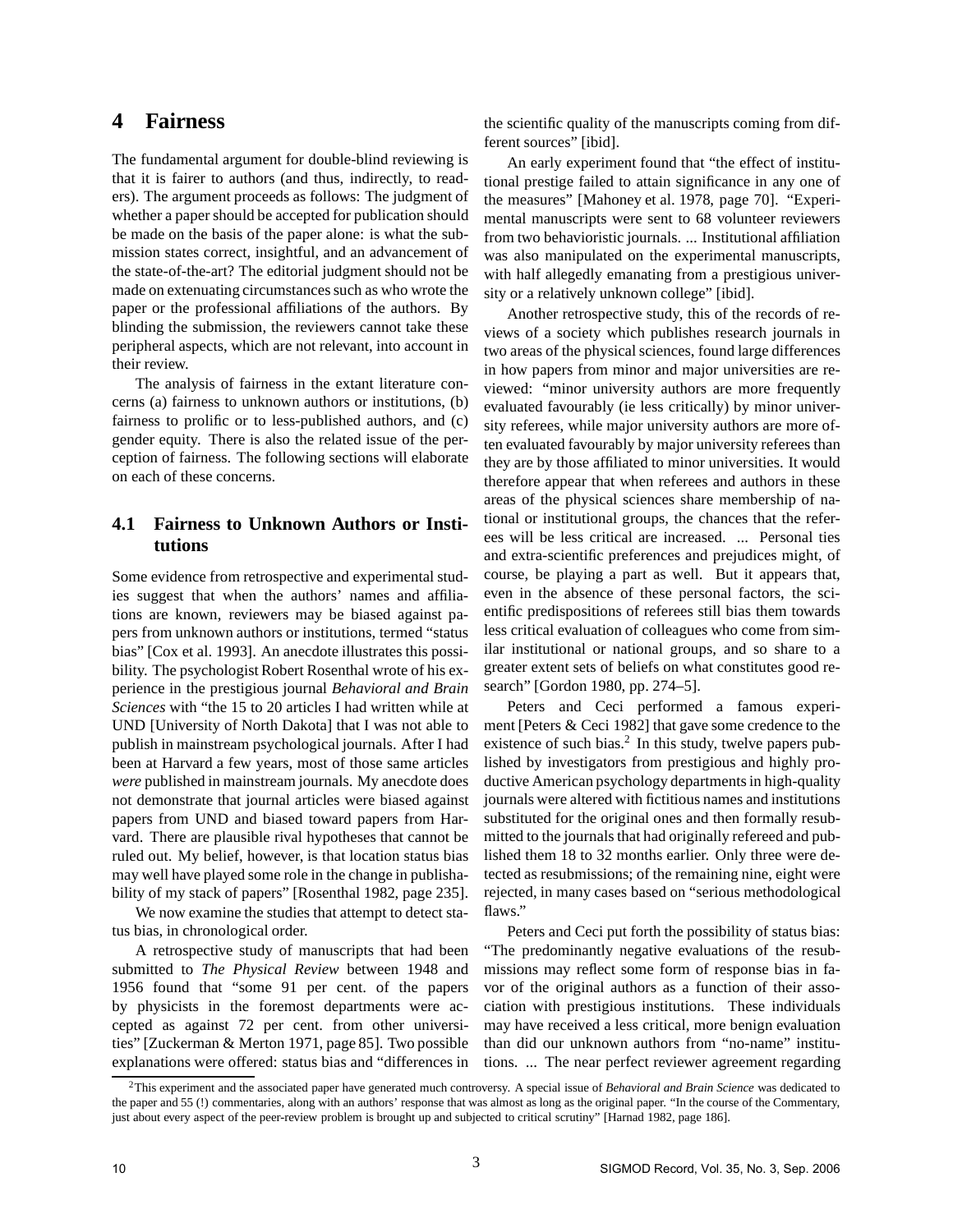the unacceptability of the resubmitted manuscripts, coupled with the presumably near perfect agreement among the original reviewers in favor of publishing, provide additional convergent support for the response bias hypothesis" [Peters & Ceci 1982, page 192]. Their proposed solution: "If institutional affiliation or professional status can in fact bias peer review - and this bias proves to have no validity, or negative validity - then one possible solution to this problem (as several critics have recommended) would be to establish blind reviews as standard journal policy" [ibid, page 194].

A seminal experiment [Blank 1991] demonstrated status bias in reviewing more directly. In this experiment, every other paper that arrived at the *American Economic Review* was designated as double-blind. For these papers, an editorial assistant removed the name and affiliation of the author from the title page and typically scanned the first page for additional titles or notes that would identify the author (i.e., editorial masking). This experiment lasted for two years.

The relevant issue was "whether the ratio of acceptance rates between institutional ranks in the blind sample differs from the corresponding ratio in the nonblind sample." [Blank 1991, page 1053–1054]. It was found that this ratio did not differ for those at top-ranked departments and those at colleges and low-ranked universities. All other groups, in that important gray area where editorial judgment is most needed, had substantially lower acceptance rates in the blind sample than in the nonblind sample; in some cases, the acceptance rate dropped by more than 7 percentage points. She found similar differences with referee ratings between SBR and DBR.

A retrospective study of single-blind reviews for the *Journal of Pediatrics* and published in *JAMA* found only partial evidence for status bias, that "for the 147 brief reports, lower institutional rank was associated with lower rates of recommendation for acceptance by reviewers  $(P < .001)$ . ... For the 258 major papers, however, there was no significant relationship between institutional rank and either the reviewer's recommendations ( $P = 1409$ ) or the acceptance rate  $(P=.508)$ " [Garfunkel et al. 1994, page 138].

Another retrospective analysis of single-blind reviews also published in *JAMA* found evidence of status bias at a coarse geographical level [Link 1998]. In this analysis of original research articles submitted to *Gastroenterology* during 1995 and 1996, it was found that "reviewers from the United States and outside the United States evaluate non-US papers similarly and evaluate papers submitted by US authors more favorably, with US reviewers having a significant preference for US papers" [Link 1998, page 246].

The experimental evidence is mixed concerning status bias present for top-ranked authors and institutions. The evidence is quite compelling that status bias is possible, perhaps prevalent, in SBR for most other authors and institutions, presumably for those papers most needing the critical evaluation of reviewers.

#### **4.2 Fairness to Prolific Authors**

There have been several studies that have looked at the impact of blinding on prolific authors, with conflicting results.

The Mahoney experiment discussed in the previous section also suggested that "self-citation may be a determinant of a reviewer's evaluation of a manuscript" [Mahoney et al. 1978, page 70]. In half of the papers sent to volunteer reviewers, "the author defended his contentions by referencing three of his own "in press" publications. For the other half, these same prepublication references were also cited, but were attributed to someone else. ... Reviewers rated the article as more innovative and publishable if the fictitious author included self-references in the manuscript than if no self-references were included" [ibid].

An experiment published in *JAMA* on 57 consecutive manuscripts submitted to the *Journal of Development and Behavioral Pediatrics* that were randomly assigned to either blinded or unblinded review (that is, using editorial masking) found that "contrary to the original hypothesis of this study, senior authors with more previous articles received significantly better scores from the blinded reviewers (r=−.45), but not from the nonblinded reviewers (r=−.14)" [Fisher et al. 1994, page 145]. The authors "interpret this finding to indicate that the blinded reviewers, especially those who were really blinded and could not guess author identity, may have recognized improved quality in the work of those authors with more previous publications. In contrast, reviewers who were aware of author identity did not give better scores to the more experienced authors, likely indicating that various types of bias may have entered into their thinking" [ibid, page 146].

A retrospective study of two database conferences [Madden & DeWitt 2006] found no impact on prolific authors. This study considered papers authored by those designated variously as a "famous person" or "prolific researcher" or "more senior researcher," defined as "those individuals who have published 20 or more papers in SIGMOD and VLDB conferences" [ibid, page 29]. The analysis found that DBR reviewing (with author masking) in the ACM SIGMOD conference "has had essentially no impact on the publication rates of more senior researchers in the database field" [ibid, page 30]. This result mirrors those of Blank's study, which found that acceptance rates for top-ranked institutions (where presumably most of these prolific researchers resided) were not affected by DBR.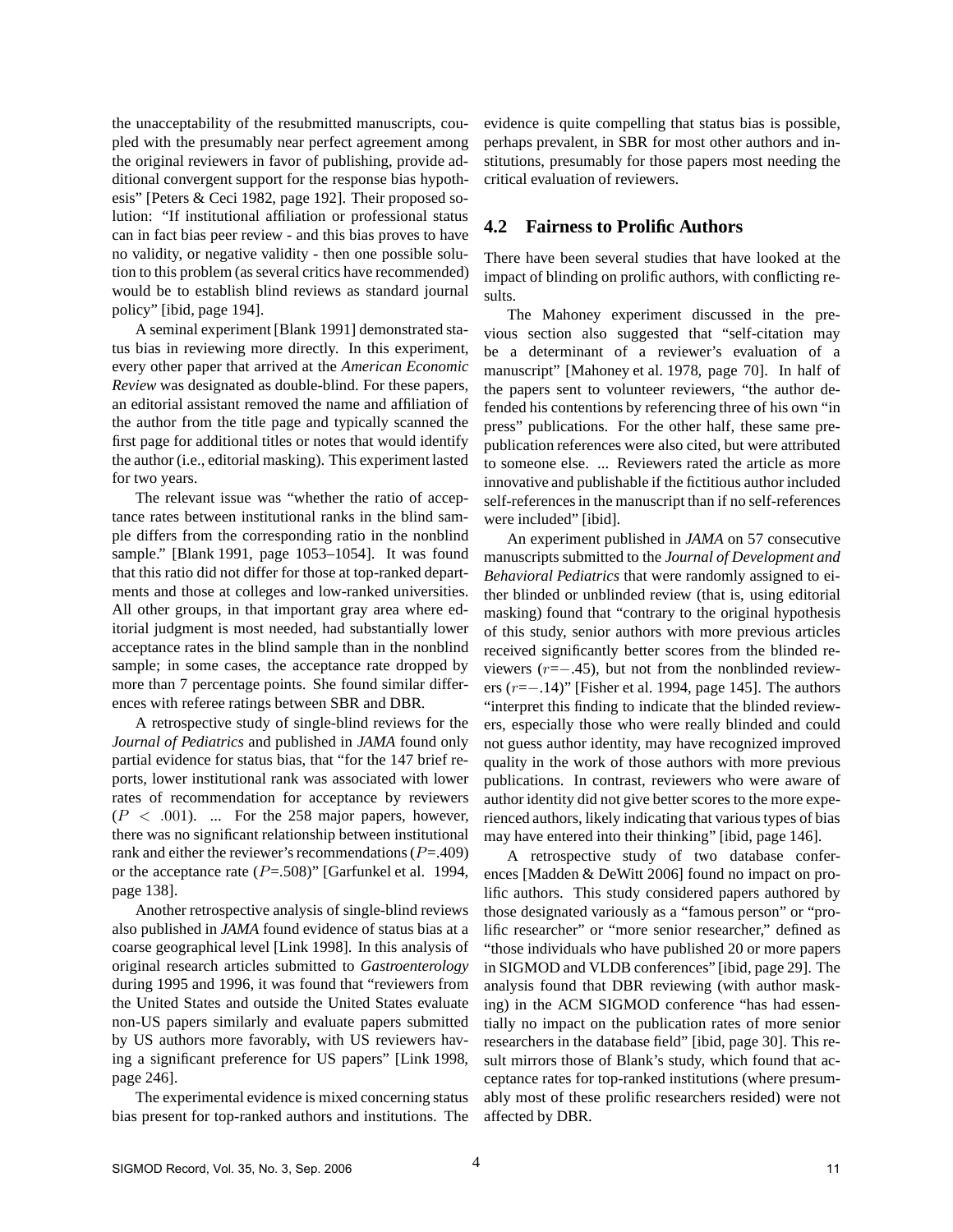An independent analysis of this data, using medians rather than means, reached the opposite conclusion: "that double blind review in SIGMOD do have its impact on the performance of 'famous person' " [Tung 2006]. The reason for the differing conclusions over the same data may be that this data, consisting of yearly counts of papers by prolific authors and by others, is too coarse to make a final determination, as it doesn't taken into consideration the varying submission rates of individuals and the varying participation by prolific authors.

These contradictory results render it impossible to say anything definitive about the impact of blinding on prolific authors. However, there does seem to be evidence of some kinds of bias with SBR.

#### **4.3 Gender Equity**

When reviewers know the identity of the author(s) of the submitted manuscript, gender bias is also a possibility. Several disciplines have launched in-depth studies based on concerns of gender equity.

A classic and much-referenced study showed that even when the work of a woman was identical to that of a man, the former was judged to be inferior [Goldberg 1968]. In this study, scholarly essays in a number of academic fields were presented to female college students. All of the students rated the same essays, but half of them rated essays bearing the names of male authors (e.g., John T. McKay), whereas the other half rated the same essays with the names of female authors (e.g., Joan T. McKay). The results indicated that those essays where the author was male was rated higher.

A quantitative meta-analysis of this and similar studies (over one hundred) over the intervening two decades found that "the average difference between ratings of men and women is negligible" [Swim et al. 1989, page 409]. Consistent with this analysis, 73% of studies found no significant effect for the Joan-John manipulation, 20% found that John's work was rated higher, and the remaining 7% found that Joan's work was rated higher. Interestingly, "there was some indication, however, that women will be rated less favorably than men when less information is presented" [ibid, page 421] and "there was also some indication of greater bias when the stimulus material was a resumé or application" [ibid, page 422]. More relevant to the issue of peer review is the observation from the APA task force report that when "Joan and John's work was high in quality, the effect size was close to zero (-.02 [the negative sign indicating a lower evaluation of female-authored work]); the effect was larger when Joan and John's work was medium in quality (-.24). ... these results seem to indicate that evaluation of absolutely outstanding articles will not be biased, but articles of ambiguous merit may be judged based on the author's gender" [Fouad et al. 2000, page 45]. This is again consistent with previously-discussed studies that considered status bias.

Blank's experiment, described earlier, was in fact initiated due to concerns of gender bias. The *American Economic Review* journal had employed SBR for most of its recent history, except during a period of 1973–1979 when the then-current editor adopted DBR [Borts 1974]. In the mid-1980's, the American Economic Association's Committee on the Status of Women in the Economics Profession formally expressed its concern about "the potential negative effect on women's acceptance rates of a single-blind system" [Blank 1991, page 1045]. As a result, Blank was asked by the current editor of the *AER* and the Board of Editors to design and run a randomized experiment looking into this potential effect.

Due to the careful randomization design of this experiment, one can compare acceptance rates between the blind and nonblind samples, and indeed, there were striking differences. "For women, there is no significant difference in acceptance rates between the two samples. For men, acceptance rates are significantly higher in the nonblind sample." [ibid, page 1053]. When reviewers knew that that paper was authored by a male, they accepted a higher percentage (15%, versus 11%) than if the paper was blinded. "One can compare acceptance rates between the blind and nonblind samples without other control variables because the randomization process guarantees that papers by women (and men) in each sample have identical distributions of characteristics" [ibid].

Blank emphasized the core issue: "whether the *ratio* of male to female acceptance rates in the nonblind sample is different from that in the blind sample. In both samples, women's acceptance rates are lower than men's, but the differential in the blind sample is smaller. While women in the blind sample have an acceptance rate only 1 percentage point below that of men, their rate is 3.8 percentage points lower in the non-blind sample" [ibid]. Here the results were statistically insignificant, perhaps because there were too few observations of papers authored by women.

Would DBR result in a large increase in acceptances of papers by women? "While there is some indication in these data that women do slightly better under a doubleblind system, both in terms of acceptance rates and referee ratings, these effects are relatively small and statistically insignificant. Thus, this paper provides little evidence that moving to a double-blind reviewing system will substantially increase the acceptance rate for papers by female economists" [ibid, page 1063]. Interestingly, the *American Economic Review* now employs DBR.

The Modern Language Association's (MLA) experience was striking: going to DBR resulted in a large increase in acceptances by female authors. "Contributed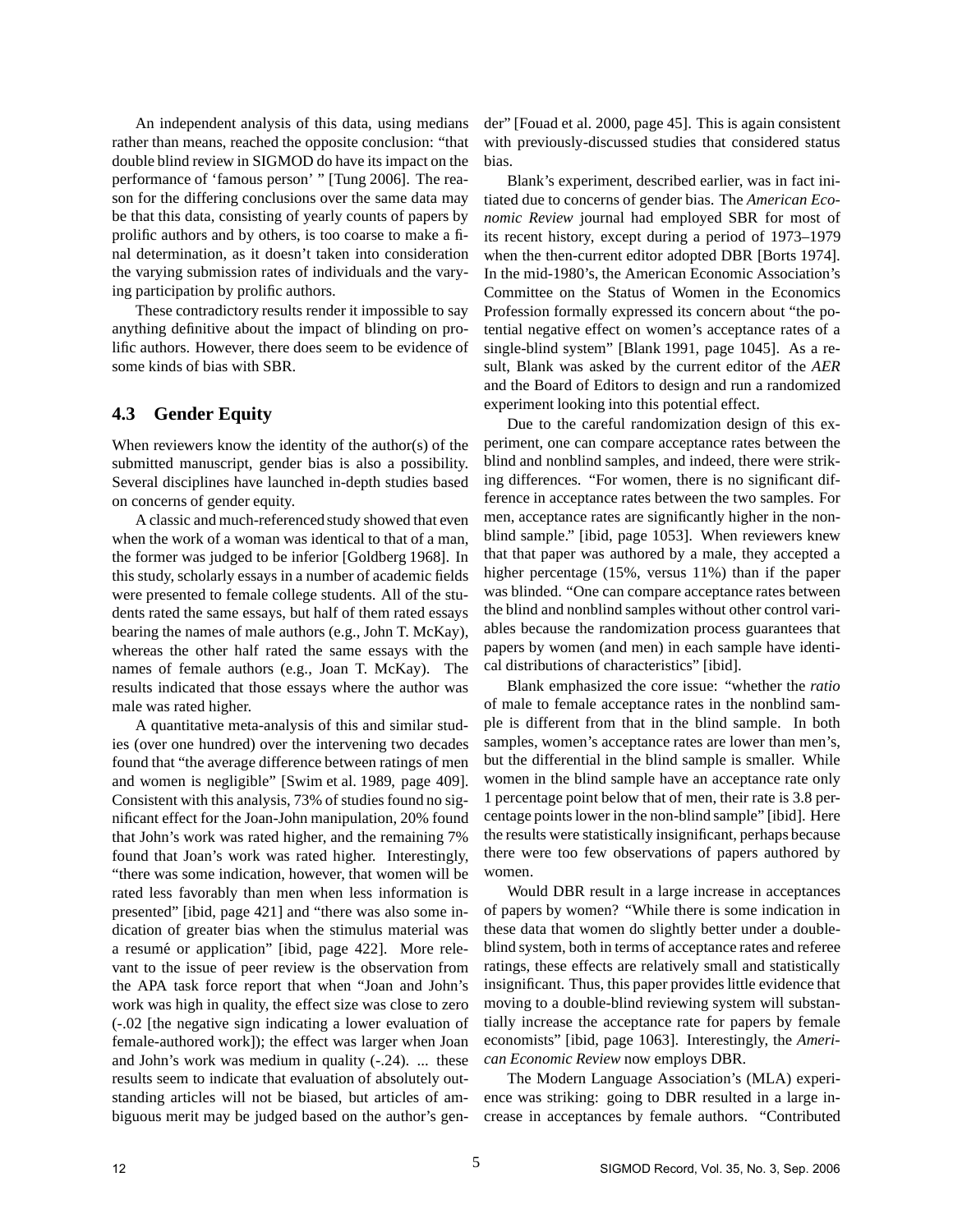papers at MLA meetings had first to survive a review stage before acceptance to be read. Prior to 1974, these papers were refereed with the author's name intact. In 1974, double-blind refereeing was tried with the effect that the number of women and of new investigators having papers accepted doubled from previous years. This number doubled again when repeated in 1975, until, by 1978, the proportion of acceptances among women and new researchers was comparable to that for men. The MLA Board subsequently decided in 1979 to use doubleblind refereeing for all their publications" [Billard 1993, page 321]. The impetus for this change was the perception of gender bias. "A number of women complained to the Modern Language Association in the United States that there were surprisingly few articles by women in the association's journal, compared to what would be expected from the number of women members. It was suggested that the review processes were biased. The association vigorously denied this but under pressure instituted a blind reviewing procedure under which the names of the authors and their institutional affiliations were omitted from the material sent to the reviewer. The result was unequivocal: There was a dramatic rise in the acceptance of papers by female authors" [Horrobin 1982, page 217].

It is possible that the small observed effect in Blank's study (in contrast to the MLA experience) was due to the low number of submissions by women to *AER*.

These studies show that revealing author identity, specifically the gender of the author, can sometimes have an effect on acceptance rates.

#### **4.4 The Perception of Fairness**

A *perception* of possible bias may be just as damaging as actual bias.

The Institute of Mathematical Statistics (IMS) New Researchers' Committee (NRC) report stated, "The NRC feels that the current system [SBR] has the potential for bias or perceived bias against NRs [new researchers], women and identifiable minorities, (a disproportionate number of the latter two categories are NRs)" [Altman et al. 1991, page 165]. In a response to discussants of that report, the NRC reasserted a year later, that "much of the value of double-blind refereeing lies in the community perception of fairness" [Altman et al. 1992, page 266].

The experience with this controversy at the IMS indicated a split between new researchers, which "strongly endorses double-blind refereeing. ... It seems likely that [this] represents the majority opinion among new researchers, although support for double-blind refereeing is not unanimous among new researchers" and senior members: " 'negative but sympathetic' ... seems to be a majority view among those senior enough to have been involved in the editing process" [Cox et al. 1993, page 311]. However, a survey to IMS members "indicates strong support for double-blind refereeing in the IMS journals" [ibid].

A responder to the IMS report [Cox et al. 1993] stated, "Refereeing is *perceived* by many writers as being subject to various kinds of biases: biases in favor of male or female, young or established, national or foreign researchers, working at small or large institutions, in welldeveloped or developing countries and so on. Whether such biases are sufficiently strong and widespread to distort the whole review process is beyond the point. So long as the *potential* for abuse is there, we should guard against it, and double-blind refereeing is but one means of ensuring such protection" [Genest 1993, page 324] (emphasis in original).

# **5 Quality of Reviews**

Does blinding impact the quality of reviews? Two counter-balancing effects have been claimed. One possibility is that SBR, by revealing the authors' identity, increases the quality of reviews by supplying to the peer reviewer relevant information about the prior accomplishments and about publication and citation rates. On the other hand, such identity information might be used by reviewers as short cuts, thus reducing review quality. Perhaps DBR, in not revealing the author's identity, permits the reviewer to focus more on the paper itself, which can increase the quality of the review. We examine the scientific evidence of each effect in turn. Overall, the evidence is mixed on both effects.

One study [Abrams 1991] investigated a related question: whether peer evaluations of grant proposals are the best available predictor of future output of influential science. While reviewing grant proposals is different than reviewing papers submitted to refereed conferences and journals, some of these results do have relevance here.

This study examined the commonly-held perception that "individual scientists seldom fluctuate between periods of producing large amounts of good work and periods when they produce only a small amount of poorquality work. This is the basis for hiring and promotion decisions at universities and research institutions" [ibid, pp. 112–3]. The study found a high degree of correlation. Data concerning the members of the US National Science Foundation Ecology Panel in 1988 was examined. Among the eleven senior members of this panel, high correlations between citation rates over time as well as high temporal correlations in publication rates were observed. For a group of forty-five scientists drawn from a 1973 ecology textbook who had published papers in major ecology journals, high temporal consistency among the top-ranked individuals was again observed. The conclusion is that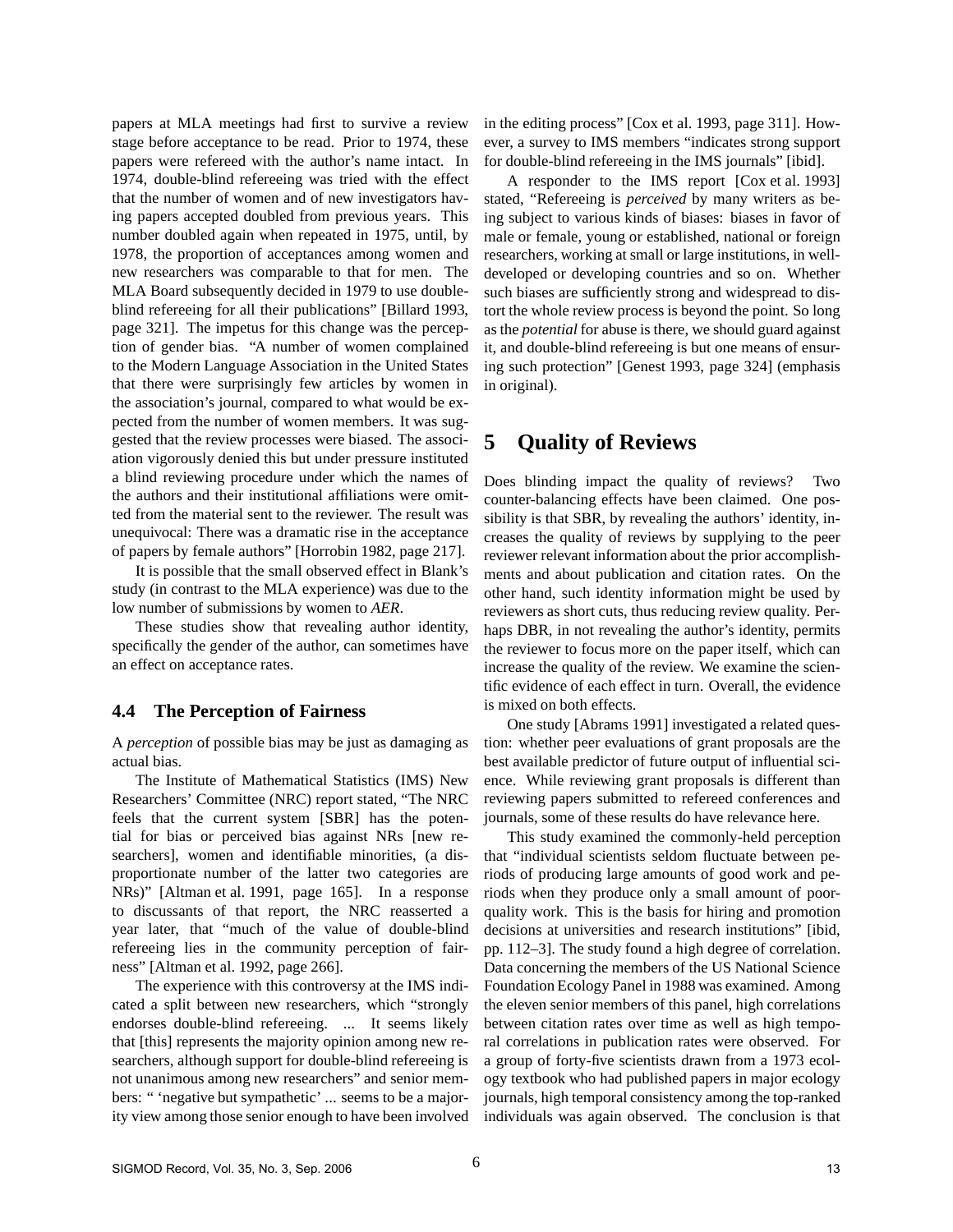"scientists who have done large amounts of good quality work in the recent past are likely to continue doing so in the near future" [ibid, page 115].

There is evidence that even with this potentially useful information, journals using SBR "publish a larger fraction of papers that should not have been published than do journals" using DBR [Laband 1994, page 147]. This study used nonlinear regression and ordered probit techniques to estimate the impact of DBR on citations of a sample of 1051 articles published in 28 economics journals during 1984. The analysis found that "articles reviewed single-blind are less likely than those reviewed double-blind to be identified correctly as the highest-impact articles (those with nine or more citations in the ensuing 5 years). By the same token, articles reviewed single-blind are more likely than those reviewed double-blind to be misidentified as the lowest-impact papers (those with no citations in the ensuing 5 years). ... We conclude that the single-blind review process apparently suffers from a type I error bias to a greater extent than the double-blind review process." [ibid, page 149].

Several limitations of the Laband study have been pointed out: "There are difficulties with this analysis, the main one being that the papers considered were only reviewed in one way, either blinded or not blinded. Also, controlling for the status of the journal in which each papers appeared is inevitably a difficult process. Papers selected for the 'market leader' journals by whatever process must be more likely to be cited than those selected for more specialised or less well respected competitors" [Poutney 1996, page 1059].

The evidence is thus very mixed about whether information about prior accomplishments, coupled with the observed correlation with future accomplishments, results in better judgment about a specific submission before a reviewer. "Some argue that information about the authors' institutional affiliation helps referees evaluate manuscripts because they constitute presumptive "proof" that the research described was actually done" [Campanario 1998b, page 295]. It has also been observed that "Some referees believe that they can judge better if they know the author because the manuscript can be evaluated in the context of the author's entire corpus of work, but this claim is rare. More frequent is advocacy of anonymity for authors" [Dalton 1995, page 236]. Another asserted, "it should be the work itself, and not the reputation of the author, which influences ... As statisticians, one of our maxims is that the data should speak for themselves, so likewise should we let the work speak for itself without undue influence from outside pressures" [Billard 1993]. We now examine the scientific evidence that DBR can increase review quality.

A study of sixty articles drawn from the *Journal or Abnormal Psychology* found that "the articles by scholars affiliated with high-status institutions were cited considerably more often than the articles by scholars at low-status institutions" [Perlman 1982]. "Therefore, it appears that an institution's prestige is a valid predictor, and editors may be justified in using this as a factor in their decision making. Advocates of blind review, however, may still object to using either institutional affiliation or an individual's reputation as criteria in selecting articles. They could claim that the excellence of the manuscript should not only be apparent over time, it should also be immediately apparent without the aid of status cues. Thus, even with a blind review process, assessors should identify a higher proportion of items submitted by scholars at prestigious institutions as worthy of publication" [ibid].

Another double-blind study of DBR, carried out at the *Journal of General Internal Medicine*, found that "blinding reviewers improves the quality of review from the editor's perspective" [McNutt et al. 1990, page 1375]; see also [Evans et al. 1990]. Specifically, "editors graded the quality of blinded reviews better on three of the four quality dimensions from the editor's perspective: importance of the question, targeting key issues, and methods (all  $P < .02$ ). The greatest difference was noted in the grades for methods. Editors graded blinded reviews from the author's point of view statistically significantly better on only one of the five quality measures: the blinded reviewer was graded as more knowledgeable  $(P=.05)$ . The grades on the other dimensions of quality favored the blinded reviewer, except for courteousness. The editors' summary grades, taking into account both editor's and author's points of view, favored the blinded reviewers. The mean summary grade was 3.5 for blinded reviewers and 3.1 for unblinded reviewers. The mean difference between the blinded and unblinded reviewers was  $0.41$  ( $P=.007$ ). The difference between the median grade for blinded and unblinded reviewers was 4.0 vs 3.0, respectively, an entire grade" [McNutt et al. 1990, pp. 1373–4]. Two limitations have been noted [Fletcher & Fletcher 1997]. "One difficulty with the study is that the referees receiving the blinded copy of the manuscript would have been aware that they were part of an experiment and may in consequence have been more careful with their reports" [Cox et al. 1993, page 316]. "The study recognized that the results may have been influenced by the nature of the journal – not a market leader, but with a very wide editorial remit – and that quite different results might be found in similar analyses of large journals, sub-specialty journals and basic science journals" [Poutney 1996, page 1059].

However, four other studies did not find that masking peer reviewers to author identity improves the quality of peer review.

In an experiment also published in *JAMA*, two randomizations were performed for submissions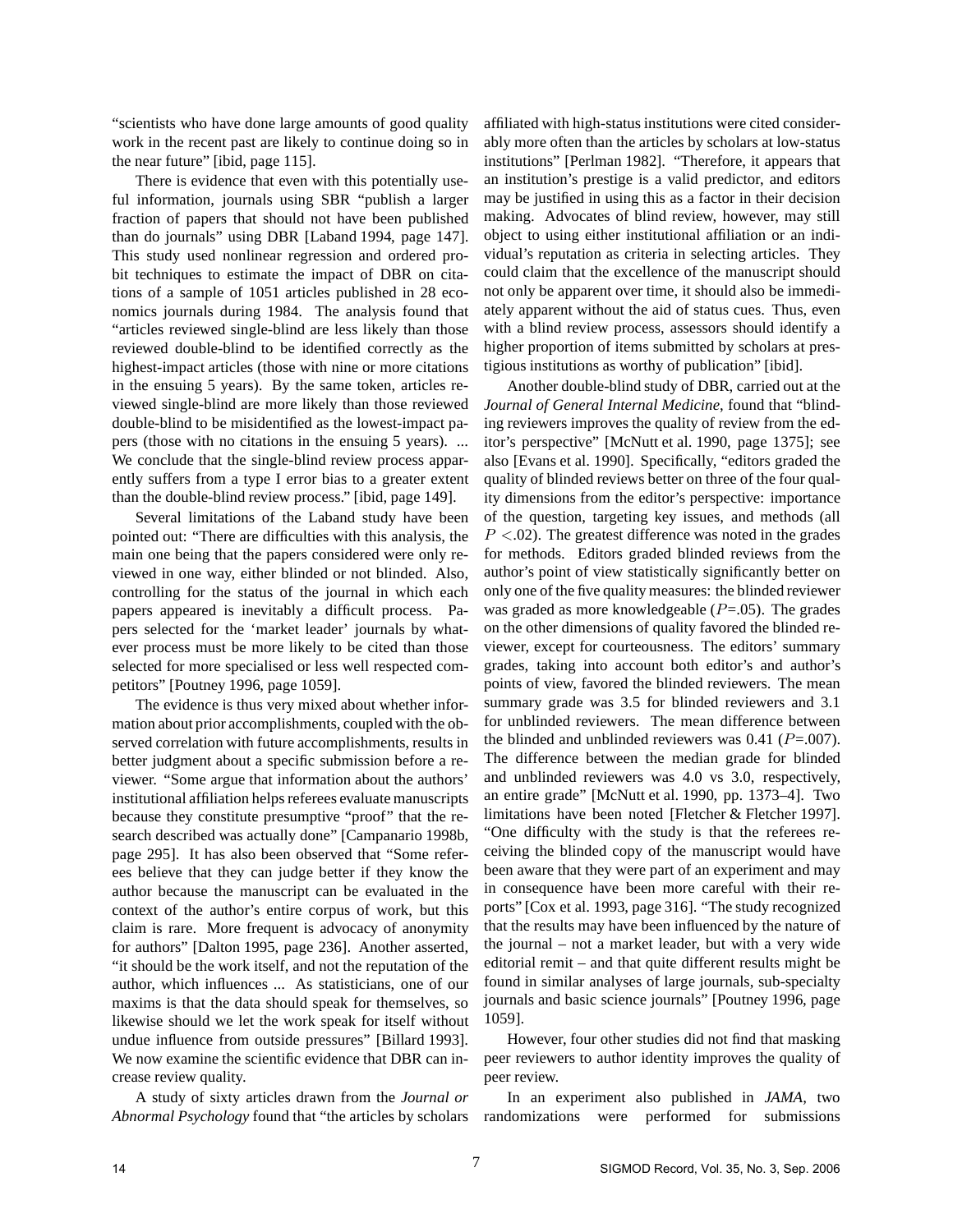over a six-month period to five biomedical journals [Justice et al. 1998]. The first assigned a quarter of the submissions to the journal's usual practice, which for four of the journals was SBR. For the rest of the submissions, one of the two reviewers was randomly selected to receive a manuscript that had been masked, by "removing author and institutional identity from the title page, running headers or footers, and acknowledgments of the manuscripts. Self-references in the text were not removed" (that is, editorial masking) [ibid, page 241]. Questionnaires were provided to editors, authors, and reviewers. Analysis of these questionnaires revealed that "authors and editors perceived no significant difference in quality between masked and unmasked reviews. We also found no difference in the degree to which the review influenced the editorial decision. ... When analysis was restricted to manuscripts that were successfully masked, review quality as assessed by editors and authors still did not differ" [ibid, page 240].

Three other studies [Tobias & Zibrin 1978, van Rooyen 1999, Smith et al. 2002], in the fields of specialized medicine and education, found similar, negative results

It is important to note that these studies utilized editorial masking. We will show shortly that masking success depends highly on how that masking is done. The authors of the *JAMA* study speculate that "poor overall masking success, in combination with the observation that an author's renown is strongly associated with masking failure," may contribute to this lack of a difference between unblinded and blinded reviews [Justice et al. 1998, page 242].

One must conclude that the jury is still out. It has not been shown convincingly that either SBR or DBR can, by revealing or by hiding the identity of the author and institution, increase the quality of the reviews of a submitted manuscript.

## **6 Efficacy of Blinding**

Any benefits ascribed to double-blind reviewing assume that the blinding of the submitted manuscript has been successful, that reviewers cannot in fact identify the author(s) nor their institutions. "How truly anonymous any party can be in a world in which referees are selected for their in-depth knowledge of a small slice of the universe of knowledge is open to question" [Dalton 1995, page 236]. "The notion that an experimented referee can identify the author of a given paper in a specialty journal has been used by many to derogate the claim of an advantage to double-blind review" [Campanario 1998b, page 295].

We earlier differentiated editorial and author blinding. Each can be done in various ways. "To simply block out the name and affiliation from the title page requires minimal effort, to block out self-references adds a little more, and scrutinizing the manuscript for any internal cues necessitates laborious line-by-line study. Therefore, the efficacy of the blinding process will vary directly with the effort expended on it" [Pitkin 1995, page 781].

Several studies have examined how well blinding works. These studies, across a wide range of disciplines, observed that blinding achieved success rates of 53% to 79%. We now review the studies chronologically.

A study of reviewers of papers submitted to the *Journal of Social Service Research* during 1978 showed that "in 56% of the reviews, the referees did not venture a guess as to the identity of the author. In another 4%, the referees guessed wrong. In an additional 5%, the referees made correct guesses about some bit of identifying information, but they did not guess the name of the author" [Rosenblatt & Kirk 1980, page 389]. This works out to successful blinding 65% of the time, for editorial blinding in which the names of authors and their institutional affiliations are removed from the title page.

One retrospective study over six journals employing DBR with author blinding and representing a broad range of areas in psychology showed that "35.6% of the 146 reviewers were correct in their identifications of the author or of at least one of the authors in the case of multiauthored papers. ... There were no significant differences in the proportion of correct detections among the six journals, ranging from 26% to 42% ... nor was there any relationship between detection accuracy and the number of years of reviewing experience" [Ceci & Peters 1984, page 1493]. When "editorial staff oversights in not removing title pages of manuscripts before sending them to reviewers or authors' oversights in preparing their manuscripts, such as explicit flagging of former work ("In our earlier work ...") or inappropriate inclusion of personal acknowledgments in the body of the text ... are excluded from the analysis, overall only 25.7% of reviewers are able to detect authors' identities, with very little variation among the six journals" [ibid].

In the McNutt study described in the previous section, editorial blinding was successful to institution name for 73% of the reviewers and to author(s)' names for 76% of thr reviewers [McNutt et al. 1990]. The blinding process was of moderate thoroughness: "An editorial assistant copied each manuscript, retyped the title page, and removed authors' and institutions' identifiers using an opaque tape. To do this, the entire manuscript was scanned—headers and footers, body of text, tables, and figures. She made no attempt to remove references to the author's own work. ... Minimal changes were made, on average, to the body of the manuscript" [ibid, page 1372].

Submissions to the *American Journal of Public Health (AJPH)* are partially author blinded and partially editori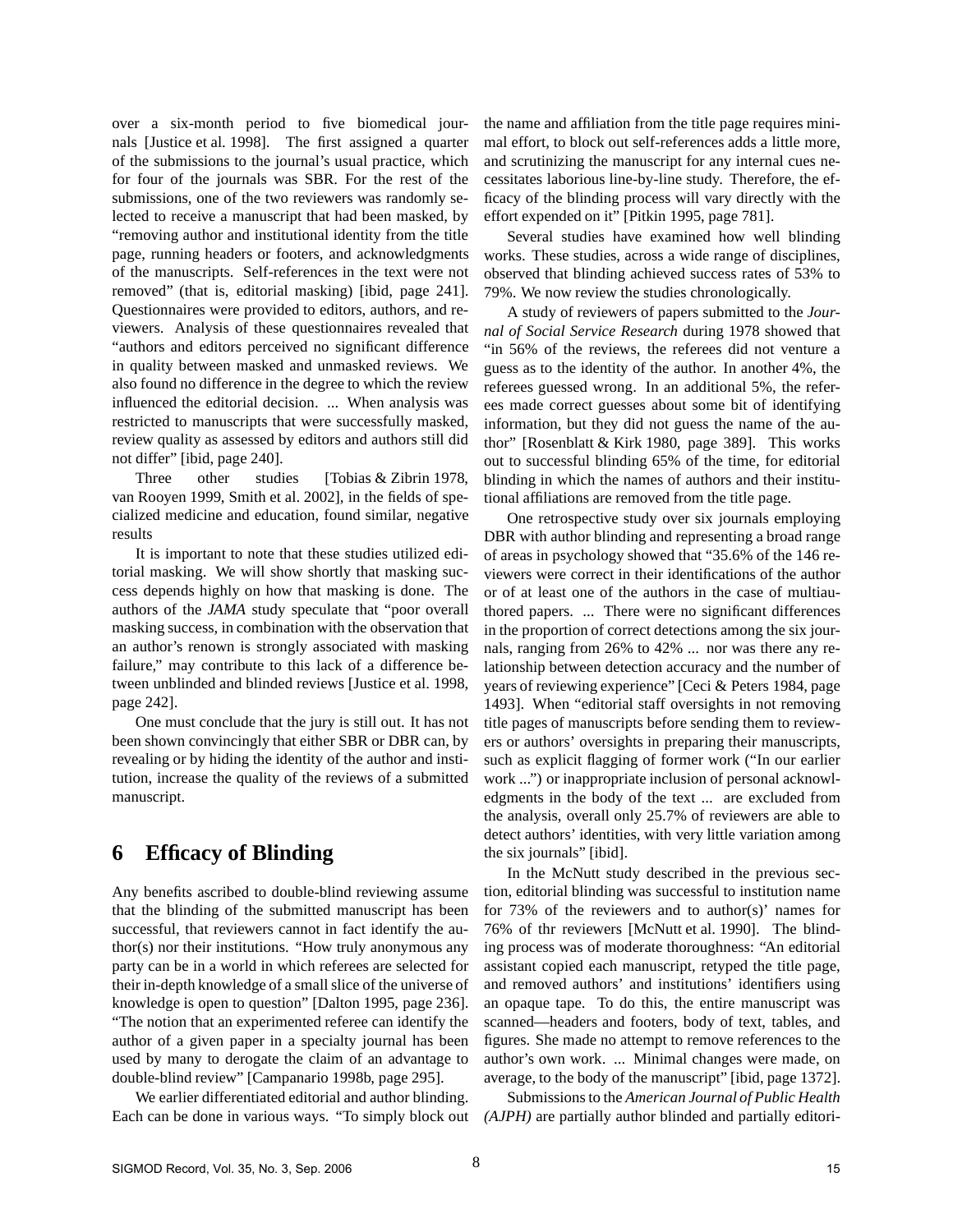ally blinded: "Contributors to *AJPH* are instructed to submit a second face sheet which includes only the title of the paper. These instructions are usually followed. We remove acknowledgments, but make no further effort to remove identifying page headers (when present contrary to instructions) or to change the text or references. We have been aware that a substantial portion of our manuscripts are not truly blinded because of text allusions and selfreferencing" [Yankauer 1991, page 843–4]. A questionnaire revealed that "blinding could be considered successful 53% or 61% of the time, depending on whether successful blinding ignores identification or includes only correct identification. ... Self-referencing (61.8%) and personal knowledge (38.2%) were the two clues given for identification of author and/or institution. In both cases 16% of the indentifications were incorrect" [ibid, page 844].

Blank's experiment found that "among all referee surveys received for blind papers, slightly over half (50.9 percent) claim to know the author. Ten percent of these referees are incorrect, however, so that only 45.6 percent of the authors in the blind sample are correctly identified. (Multiple-author papers are considered to be correctly identified in any of the author's names are known.)" [Blank 1991, page 1051] Note that in this experiment the papers were editorially blinded only by changing the first or second pages.

The study by Fisher et al. discussed in the previous section also considered (editorial) masking success, "in which the cover page and any identifying data on the top of bottom of each page had been removed; so as not to alter the quality of the manuscript, no effort was made to delete information in the text when the authors might have identified themselves" [Fisher et al. 1994, page 144]. 54% of reviewers were thereby successfully blinded.

The study by Justice et al. also discussed in the previous section found that with (editorial) masking, "manuscripts by authors with whom the unmasked reviewer was familiar ... were less likely to be successfully masked (53%) (that is, the masked reviewer was more likely to correctly guess author identity) than those of authors who were not known to the unmasked reviewer (79%)" [Justice et al. 1998, page 241].

Another experiment in *JAMA* found that "a longstanding policy of masking did not increase masking success" [Cho et al. 1998, page 243]. This study included four medical journals that did not mask author identity and three medical journals with a policy of DBR. Papers were then editorially blinded: "Each journal masked eligible manuscripts by removing author and institutional identity from the title page, running headers or footers, and acknowledgments of manuscripts. Self-references in the text were not removed" [ibid, page 244]. 60% of reviewers were masked. "There was no significant difference in masking success between journals with a policy of masking and those without  $(P=.92)$ " [ibid, page 245].

Another randomized study from a few years ago in a medical journal showed that "with successful blinding defined as either author not identified or author identified incorrectly, 170 reviewers (58%) were successfully blinded" [van Rooyen 1999, page 235]. Blinding was editorial: "Blinding consisted of removing authors' details from the title page and acknowledgments. No attempt was made to remove authors' details from within the text of the manuscript, the illustrations, or the references" [ibid, page 234].

Most of these studies utilized editorial masking, achieving success rates of 53% to 79%, with a gross average across studies of 62%. The success rate was lower for known authors. Self-referencing was a major clue to reviewers. And there were incorrect guesses. So even minimal editorial blinding can be somewhat effective. "Clearly, the feasibility and success of blinding depends both on the amount of effort put into the blinding process and on factors related to the type and circulation of the involved journal" [Fisher et al. 1994, page 145].

A data mining experiment took a different tack, seeing whether a computer program could identify authors using only the citations included in the paper. Two automatic methods for author identification were considered: "(1) a (dynamic) vector-space model that represents both papers and author histories, and (2) tallying (discriminative) selfcitations." [Hill & Provost 2003, page 179]. A very large archive of physics papers gathered as part of the KDD Cup 2003 competition was used in the study. "The self-citation based methods generally worked better. However, the vector-space models are able to match (with much lower accuracy) even when self-citations are removed. With the best method, based on discriminative self-citations, authors can be identified 45% of the time. Additionally, the top-10% most prolific authors can be identified 60% of the time. ... authors with 100 or more prior publications can be identified 85% of the time" [ibid].

Blank's conclusions apply to the many studies generally. "On the one hand, a substantial fraction—almost half—of the blind papers in this experiment could be identified by the referee. This indicates the extent to which no reviewing system can ever be fully anonymous. On the other hand, more than half of the papers in the blind sample *were* completely anonymous. A substantial fraction of submitted papers are not readily identified by reviewers in the field. ... Those blind papers that are correctly identified by the referees ... are skewed in favor of authors who are better known or who belong to networks that distribute their working papers more widely" [Blank 1991, pp. 1051–2]. Ceci and Peters conclude that "Although there are occasional lapses in the preparation of manuscripts by au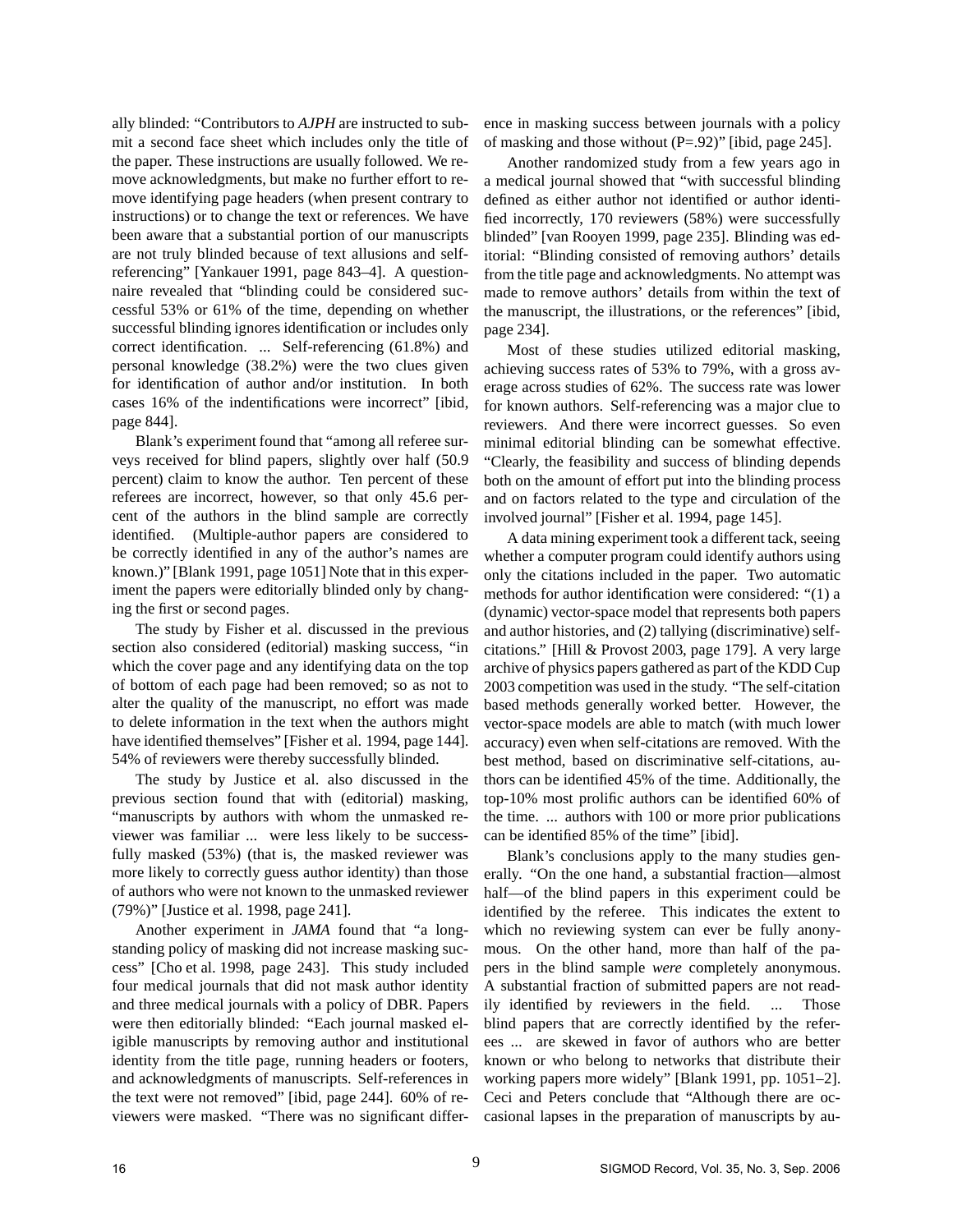thors and failures to screen manuscripts by editorial staff, we are impressed by the overall efficiency of blind review" [Ceci & Peters 1984, page 1494].

# **7 Recommendations of Scholarly Societies**

Several scholarly societies have weighed in on this question.

An examination published in the *Journal of Business Ethics* of past abuses of the editorial process warranted the proposal to "use the double blind process in which referees do not know authors nor authors, referees" so as to "protect referees from influence and participants from damage in a negative decision" [Carland et al. 1992, page 103].

The Institute of Mathematical Statistics (IMS) New Researchers' Committee (NRC) report stated, "after extensive discussion, the consensus of the NRC is that the advantages of the double-blind system outweigh the costs, and we recommend that IMS journals evaluate the benefits of adopting such a system" [Altman et al. 1991, page 166]. In a response to discussants of this report, the NRC reasserted a year later, that "the NRC strongly supports double-blind refereeing for its potential to remove separate consideration, perceived or otherwise" [Altman et al. 1992, page 266].

The view of the IMS Ad Hoc Committee on Double-Blind Refereeing in 1993 "may be summarized as cautiously receptive to double-blind refereeing. We are not convinced that the benefits outweigh the disadvantages; but we are open to the possibility. We recommend that if a change in journal policy is contemplated that an experiment be conducted to assess the merits of double-blind refereeing before any permanent change is made" [Cox et al. 1993, page 311].

The APA Task Force on Women in Academe states that "Because of the potential for bias, APA has mandated that editors of APA journals offer masked review as an option; however, mandatory masked review of articles should be instituted as policy" [Fouad et al. 2000, page 34]. The report includes in its recommendations, to "Implement a policy of mandatory masked review for all APA peer-reviewed publications" [ibid, page 45]. The APA Guide states, "Most APA journals, like the majority of other professional publications, practice anonymous, or masked reviews" [Calfee & Valencia 2006]. Of the 47 APA journals that accept paper submissions, almost half require masking and most of the rest allow it on request.

There is a pattern here. "It is therefore only to be expected that senior established researchers will tend to seek the status quo, being less inclined to want to move to double-blind refereeing, while new (and also women and

researchers in lower status named institutions) researchers will tend to prefer that double-blind refereeing be introduced" [Billard 1993, page 322].

## **8 Prevalence**

Disciplines vary widely in their use of single- and doubleblind review, but the historical trend is clear.

A non-randomized survey in 1989 showed that "in chemistry, physics, math, and psychology, the responding journals indicate that they use a single-blind reviewing system. ... Biology appears to have both single-blind and double-blind journals, as does history and anthropology. Political-science and sociology journals report uniformly using double-blind reviewing methods" [Blank 1991, pp. 1043–45]. Overall, considering 37 journals in nine disciplines, 79% were single-blind and 21% were double-blind.

"Four surveys of the frequency of binding have been published, but none is based on a random sampling of journals, and their size and response rates often leave something to be desired. Their results suggest that the majority of scientific journals do not practice blind review and that blinding may be more common in the social sciences than in the physical and medical sciences" [Yankauer 1991, page 843].

A more recent survey of 553 journals selected from eighteen disciplines revealed that DBR is increasing in prevalence, in comparison with previous studies: "Across the disciplines, the majority of surveyed journals used double-blind reviews (58%), 37% employed single-blind, and only 5% made use of open review" [Bachand & Sawallis 2003, page 54]. Within computer science (29 journals, 15 responding), 57% were single-blind and 43% were double-blind.

Within ACM, all journals are single-blind and about 80% of ACM conferences are single-blind (as of 2000 [Snodgrass 2000]).

Similarly, the database field has traditionally relied on single-blind reviewing. Until recently, all of its conferences and journals have been single-blind. The ACM SIGMOD conference adopted double-blind reviewing in 2001 [ibid].

# **9 Summary**

"There is a long tradition attached to the peer review system. As *users* of science, we all depend on it: our professional realizations are based upon the work of others, and we count on journal (and book) editors to separate the wheat from the tares. Although there is no such thing as perfection, it would be a disservice to the profession if too many scientific writings addressed irrelevant issues or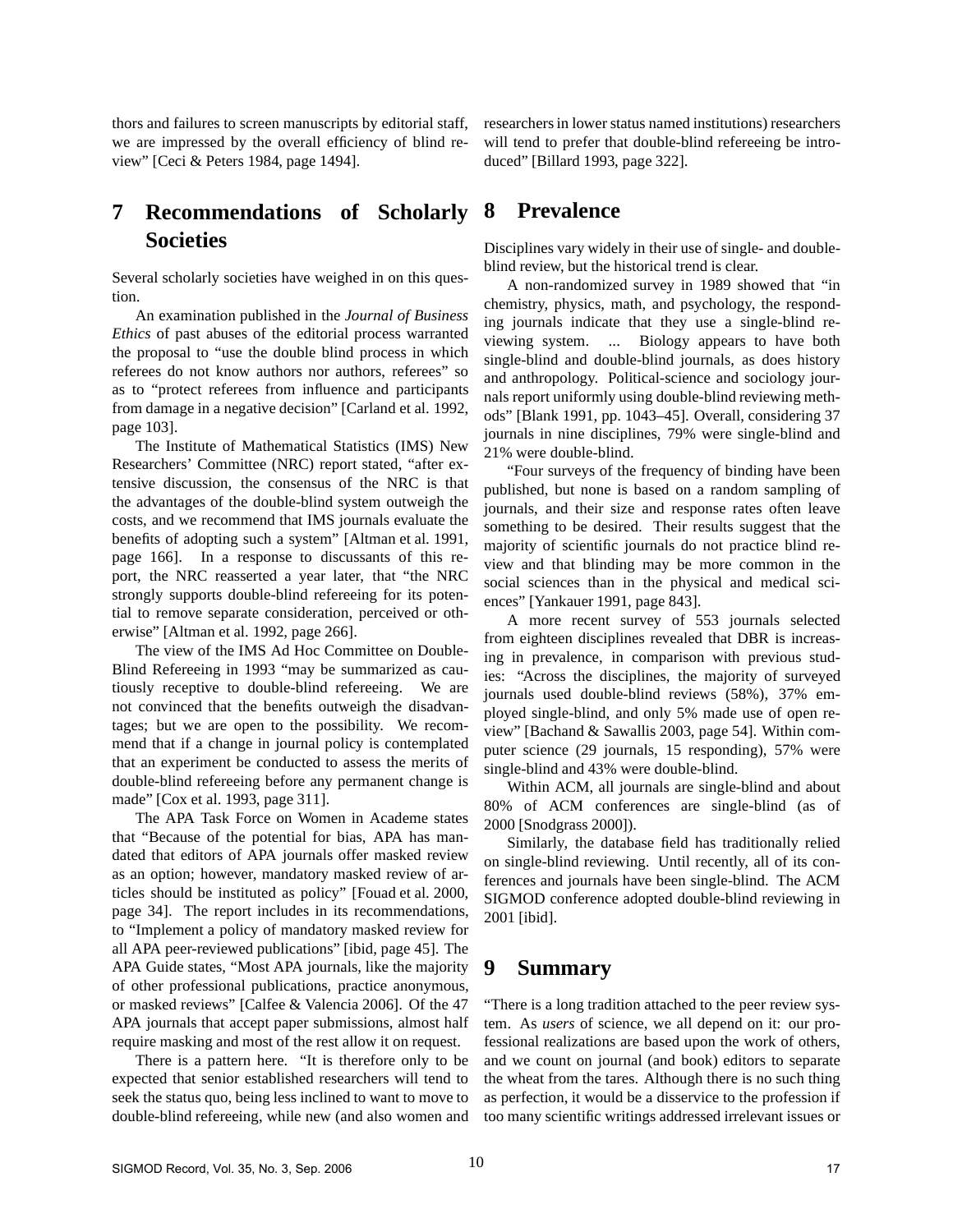contained gross factual errors. As *producers* of science, it is also in our interest that the system be fair: favoritism, discrimination and condescension bring discredit on the entire operation and ultimately work against the discipline, even if individual benefits occasionally may accrue in the short term" [Genest 1993, page 324].

As the noted statistician Lynne Billard, who has written extensively on this topic, has remarked, "The issue of double-blind refereeing today is one fraught with emotional overtones both rational and irrational, often subconsciously culturally based, and so is difficult for many of us to resolve equitably no matter how well intentioned" [Billard 1993, page 320].

We have attempted here to summarize the many studies of the varied aspects of blind reviewing within a large number of disciplines.

Concerning the central issue of fairness, Blank's summary in 1991 of the literature still holds true fifteen years later. "In summary, the literature on single-blind versus double-blind reviewing spans a wide variety of disciplines and provides rather mixed results. Few of the empirical tabulations provide convincing evidence on the effects or non-effects of refereeing practices, largely because of their inability to control for other factors in the data. If not fully convincing, however, there is at least a disturbing amount of evidence in these studies that is consistent with the hypothesis of referee bias in single-blind reviewing" [page 1045]. Many studies provide evidence that DBR is fairer to authors from less-prestigious institutions and to women authors. Such differences are likely to matter even more for highly-selective conferences and journals.

Concerning quality of reviews, it is not known definitely whether either SBR or DBR results in a higher quality of reviews.

Most of the studies discussed here utilize editorial blinding, which has been shown to be successful about 60% of the time, across many disciplines. Removing text allusions and self-citations would increase success rates to perhaps 75%.

The prevalence of DBR has increased dramatically over the last fifteen years, to the point where most scientific journals now employ double-blind reviewing.

There is an administrative cost to DBR, to the journal as well as to the author. These costs vary depending on how the blinding is done, with the efficacy directly related to the effort expended.

Journals strongly desire to fairly evaluate submitted manuscripts, while simultaneously keeping costs in control. The policy question before each journal and each scholarly publisher is thus the following. Is the documented benefit of equity worth the administrative cost? At what price fairness?

# **Acknowledgments**

The author thanks Tamer Özsu for comments on a previous version and Merrie Brucks for her help throughout.

# **References**

- [Abrams 1991] P. A. Abrams, "The Predictive Ability of Peer Review of Grant Proposals: The Case of Ecology and the US National Science Foundation," *Social Studies of Science* 21(1):111–132, February 1991.
- [Altman et al. 1991] N. Altman, D. Banks, P. Chen, D. Duffy, J. Hardwick, C. Léger, A. Owen, and T. Stukel, "Meeting the Needs of New Statistical Researchers," *Statistical Science* 6(2):163–174, May 1991.
- [Altman et al. 1992] N. Altman, J. F. Angers, D. Banks, D. Duffy, J. Hardwick, C. Léger, M. Martin, D. Nolan (Chair), A. Owen, D. Politis, K. Roeder, T. N. Stukle and Z. Ying, "Rejoinder," *Statistical Science* 7(2):265–266, May 1992.
- [Armstrong 1997] J. S. Armstrong, "Peer Review for Journals: Evidence on Quality Control, Fairness, and Innovation," *Science and Engineering Ethics* 3:63–84, 1997.
- [Bachand & Sawallis 2003] R. G. Bachand and P. P. Sawallis, "Accuracy in the Identification of Scholarly and Peer-Reviewed Journals and the Peer-Review Process Across Disciplines," *The Serials Librarian* 45(2):39–59, 2003.
- [Billard 1993] L. Billard, "Comment," *Statistical Science* 8(3):320–322, August 1993.
- [Calfee & Valencia 2006] R. C. Calfee and R. R. Valencia, "APA Guide to Preparing Manuscripts for Journal Publication," http://www.apa.org/journals/authors/guide.html, viewed June 21, 2006.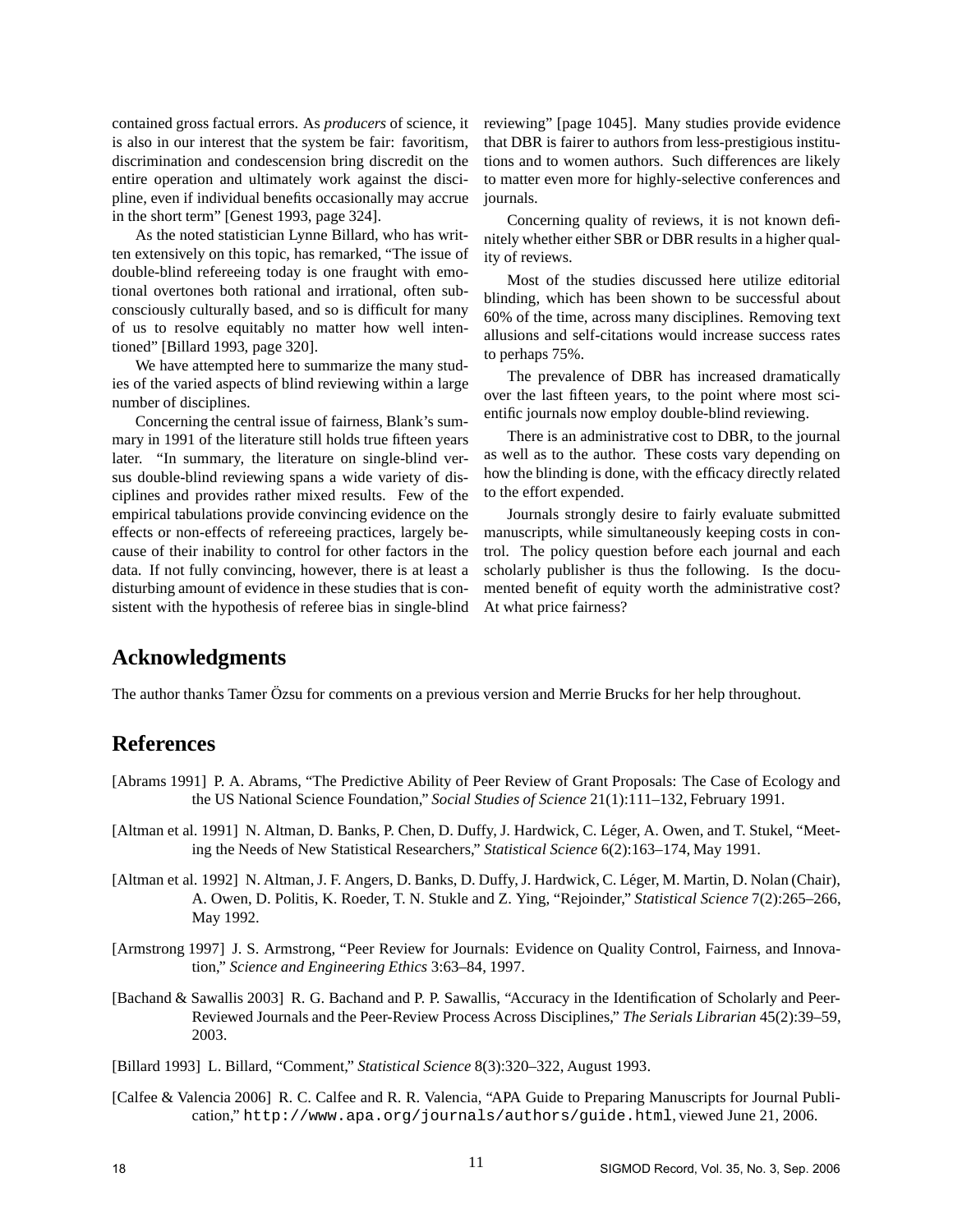- [Blank 1991] R. M. Blank, "The Effects of Double-Blind versus Single-Blind Reviewing: Experimental Evidence from The American Economic Review," *American Economic Review* 81(5):1041–1067, December 1991.
- [Borts 1974] G. Borts, "Report of the Managing Editor," *American Economic Review* 64:476–82, May 1974.
- [Campanario 1998a] J. M. Campanario, "Peer Review for Journals at It Stands Today—Part 1," *Science Communication* 19(3):181–211, March 1998.
- [Campanario 1998b] J. M. Campanario, "Peer Review for Journals at It Stands Today—Part 2," *Science Communication* 19(4):277–306, June 1998.
- [Carland et al. 1992] J. A. Carland, J. W. Carland, and C. D. Aby, Jr., "Proposed Codification of Ethicacy in the Publication Process," *Journal of Business Ethics* 11:95–104, 1992.
- [Ceci & Peters 1984] S. J. Ceci and D. P. Peters, "How blind is blind review?" *American Psychologist* 39:1491–1494, 1984.
- [Cho et al. 1998] M. K. Cho, A. C. Justice, M. A. Winker, J. A. Berlin, J. F. Waecklerle, M. L. Callaham, and D. Rennie, "Masking author identity in peer review—What factors influence masking success?" *Journal of the American Medical Association* 280(3):243–245, July 15, 1998.
- [Cox et al. 1993] D. Cox, L. Gleser, M. Perlman, N. Reid, and K. Roeder, "Report of the Ad Hoc Committee of Double-Blind Refereeing," *Statistical Science* 8(3):310–317, August 1993.
- [Dalton 1995] M. Dalton, "Refereeing of Scholarly Works for Primary Publishing," in **Annual Review of Information Science and Technology (ARIST)**, Volume 30, M. E. Williams (ed.), American Society of Information Science, 1995.
- [Evans et al. 1990] A. T. Evans, R. A. McNutt, R. H. Fletcher, and S. W. Fletcher, "The Effects of Blinding on the Quality of Peer Review: A Randomized Trial," *Clinical Research* 38(2), 1990.
- [Fisher et al. 1994] M. Fisher, S. B. Friedman, and B. Strauss, "The effects of blinding on acceptance of research papers by peer review," *Journal of the American Medical Association* 272(2):143–146, July 13, 1994.
- [Fletcher & Fletcher 1997] R. H. Fletcher and S. W. Fletcher, "Evidence for the Effectiveness of Peer Review," *Science and Engineering Ethics* 3(1):35–50, 1997.
- [Fouad et al. 2000] N. Fouad, S. Brehm, C. I. Hall, M. E. Kite, J. S. Hyde, and N. F. Russo, **Women in Academe: Two Steps Forward, One Step Back**, Report of the Task Force on Women in Academe, American Psychological Association, 2000. http://www.apa.org/pi/wpo/academe/repthome.html, viewed June 21, 2006.
- [Franzini 1987] L. R. Franzini, "Editors Are Not Blind," *American Psychologist*, page 104, January 1987.
- [Garfunkel et al. 1994] J. M. Garfunkel, M. H. Ulshen, H. J. Hamrick, and E. E. Lawon, "Effect of Institutional Prestige on Reviewers' Recommendations and Editorial Decisions," *Journal of the American Medical Association* 272(2):137–138, July 13, 1994.
- [Genest 1993] C. Genest, "Comment," *Statistical Science* 8(3):323–327, August, 1993.
- [Goldberg 1968] P. Goldberg, "Are some women prejudiced against women?" *Transaction* 5:28–30, April, 1968.
- [Gordon 1980] M. D. Gordon, "The role of referees in scientific communication," in **The Psychology of Written Communication: Selected Readings**, J. Hartley (ed.), London, England: Kogan Page, pp. 263–275, 1980.
- [Harnad 1982] S. Harnad, "Peer commentary on peer review," *Behavioral and Brain Sciences* 5(2):185–186, 1982.
- [Hill & Provost 2003] S. Hill and F. Provost, "The Myth of the Double-Blind Review," *SIGKDD Explorations* 2(5):179–184, December 2003.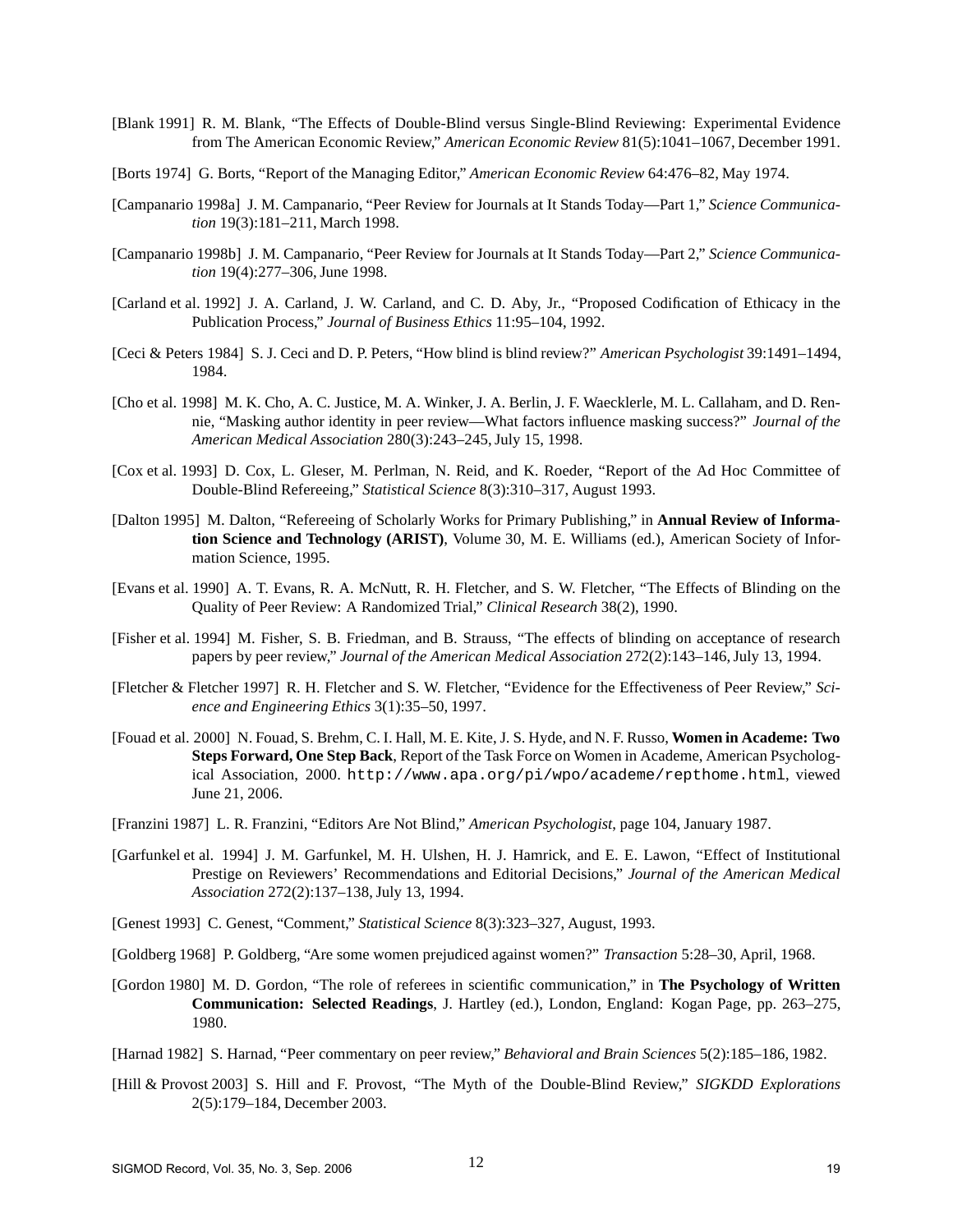- [Horrobin 1982] D. F. Horrobin, "Peer review: A philosophically faulty concept which is proving disastrous to science," *Behavioral and Brain Sciences* 5(2):217–218, 1982.
- [Justice et al. 1998] A. C. Justice, M. K. Cho, M. A. Winker, J. A. Berlin, and D. Rennie, "Does Masking Author Identity Improve Peer Review Quality?" *Journal of the American Medical Association* 280(3):240–242, July 15, 1998.
- [Laband 1994] D. N. Laband, "A Citation Analysis of the Impact of Blinded Peer Review," *Journal of the American Medical Association* 272(2):147–149, July 13, 1994.
- [Link 1998] A. M. Link, "US and Non-US Submission: An Analysis of Review Bias," *Journal of the American Medical Association* 280(3):246–247, July 15, 1998.
- [Madden & DeWitt 2006] S. Madden and D. DeWitt, "Impact of Double-Blind Reviewing on SIGMOD Publication Rates," *ACM SIGMOD Record* 35(2):29–32, June 2006.
- [Mahoney et al. 1978] M. J. Mahoney, A. E. Kazdin, and M. Kenigsberg, "Getting Published," *Cognitive Therapy and Research* 2(1):69–70, 1978.
- [McGiffert 1988] M. McGiffert, "Is Justice Blind? An Inquiry into Peer Review," *Scholarly Publishing* 20(1):43–48, October 1988.
- [McNutt et al. 1990] R. A. MuNutt, A. T. Evans, R. H. Fletcher, and S. W. Fletcher, "The Effects of Blinding on the Quality of Peer Review," *Journal of the American Medical Association* 263(10):1371–1376, March 9, 1990.
- [Perlman 1982] D. Perlman, "Reviewer "bias": Do Peters and Ceci protest too much?" *Behavioral and Brain Sciences* 5(2):231–232, 1982.
- [Peters & Ceci 1982] D. P. Peters and S. J. Ceci, "Peer-Review Practices of Psychological Journals: The Fate of Published Articles, Submitted Again," *Behavioral and Brain Sciences* 5(2):187–195, 1982.
- [Pitkin 1995] R. M. Pitkin, "Blinded Manuscript Review: An Idea Whose Time Has Come?" Editorial, *Obstetrics and Gynecology* 85(5 Part 1):781–782, May 1995.
- [Poutney 1996] M. Poutney, "Blinded Reviewing," Editorial, *Developmental Medicine and Child Neurology* 38(12):1059–1060, December 1996.
- [Rennie 1990] D. Rennie, "Editorial Peer Review in Biomedical Publication: The First International Conference," *Journal of the American Medical Association* 263(10):1317, March 9, 1990.
- [Rennie & Flanagin 1994] D. Rennie and A. Flanagin, "The Second International Congress on Peer Review in Biomedical Publication," *Journal of the American Medical Association* 272(2):91, July 13, 1994.
- [Rosenblatt & Kirk 1980] A. Rosenblatt and S. A. Kirk, "Recognition of Authors in Blind Review of Manuscripts," *Journal of Social Service Research* 3(4):383–394, Summer 1980.
- [Rosenthal 1982] R. Rosenthal, "Reliability and Bias in Peer-Review Practices," *Behavioral and Brain Sciences* 5(2):235–236, 1991.
- [Smith et al. 2002] J. A. Smith, R. Nixon, A. J. Bueschen, D. D. Venable, and H. H. Henry, "The Impact of Blinded versus Unblinded Abstract Review on Scientific Program Content," *Journal of Urology* 168(5):2123– 2125, November 2002.
- [Snodgrass 2000] R. T. Snodgrass, "Chair's Message," *ACM SIGMOD Record* 29(1):3, March 2000.
- [Snodgrass 2003] R. T. Snodgrass, "Developments at *TODS*," *ACM SIGMOD Record* 32(4):14–15, December 2003.
- [Swim et al. 1989] J. K. Swim, E. Borgida, G. Maruyama, and D. G. Myers, "Joan McKay versus John McKay: Do gender stereotypes bias evaluations?" *Psychological Bulletin* 105(3):409–429, 1989.

13